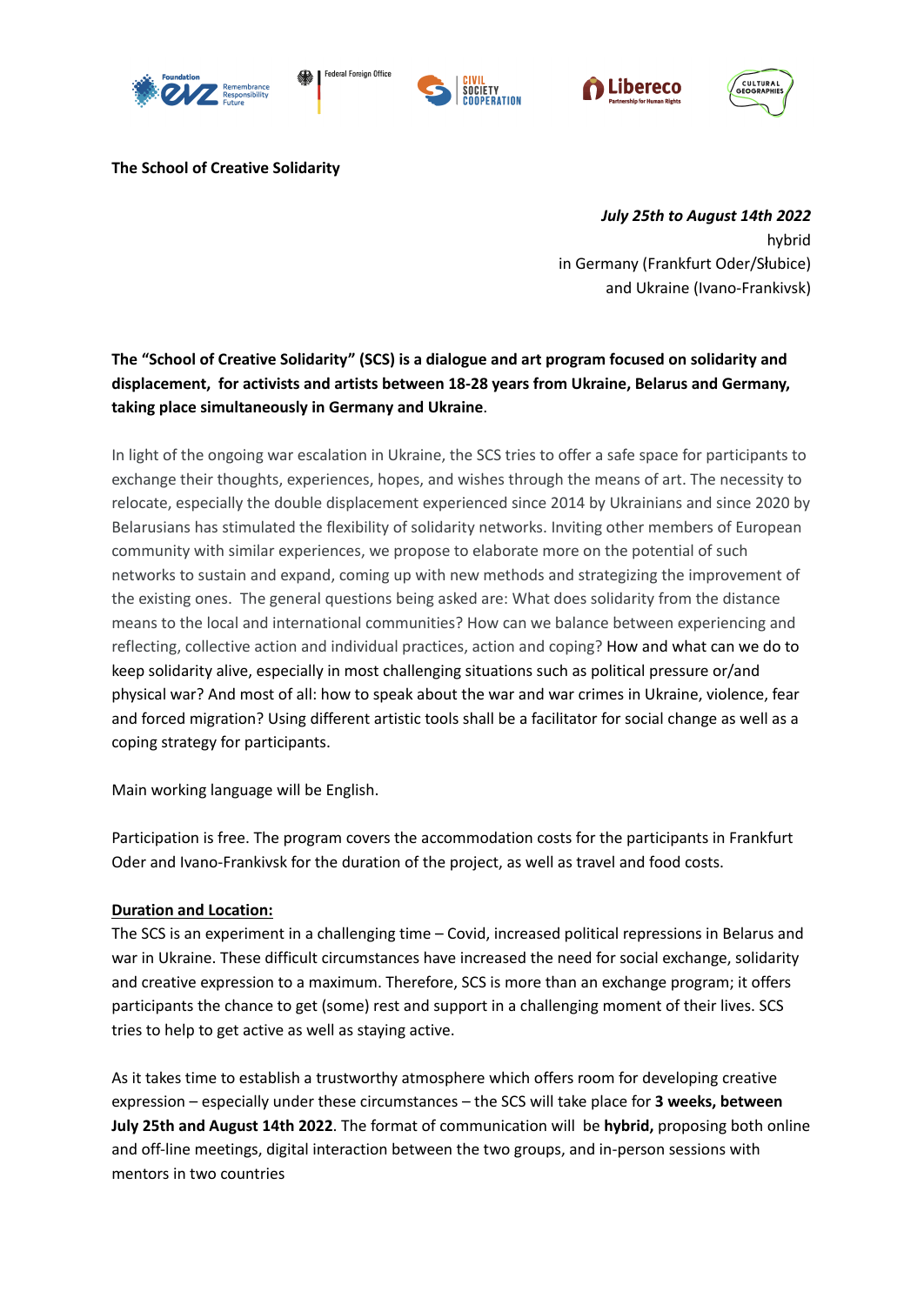







For the group in Germany, *accomodation for the whole time as well as a workshop space for the in-person session will be provided in Słubice/Frankfurt Oder*. This way, participants from all over Germany, especially displaced artists and activists from Ukraine and Belarus, can stay together during the whole time - if wanted and needed by each participant individually. For the group in Ukraine, a workshop space for the in-person session will be provided in Ivano-Frankivsk (workshop space: Asortymentna Kimnata<sup>1</sup>).

## **Program**

Together with **artistic mentors**, other **professionals in art and activism** will be invited to give workshops during the program. **Art and human rights experts** will share their knowledge and skills practically and theoretically with the participants.

Participants will be proposed to join one of the mentored groupes:

'Urban space and activism', 'Critical writing' 'Collective archive' 'Declonialization of memory practices' 'Solidarity and Human Rights'

! When *registering*, please choose the thematic clusters you are interested in.

Among invited mentors:

Vadym Denysenko – researcher on urban mobility development. Mariya Grishenko – sociologist, researcher on urban studies Clemens Poole – artist, curator, currently works on topic of 'fictional memory' Borys Filonenko (Negotiating) – art critic, curator, editor of IST Publishing. He writes about contemporary Ukrainian art and comics.

The topics of the lectures and workshops will touch on the self education and mutual education in communities as tools for epistemological liberation, books making, visual and artistic research, choosing the theory to rely on, collective writing and diary practices, critical reading, product design challenge and perspectives as well as artist talks from Ukrainian and international artists.

Among invited Lecturers:

'Locus' project – it is an education for academic and non-academic researchers in the social sciences and humanities.

Dariya Badior – culture editor, critic, and journalist.

Melina Borčak – Bosnian/German journalist and filmmaker.

Oleksandr Manukians – architect, industrial designer, artist.

<sup>&</sup>lt;sup>1</sup> Асортиментна кімната – Асортиментна кіманта [\(asortymentna-kimnata.space\)](https://asortymentna-kimnata.space/)